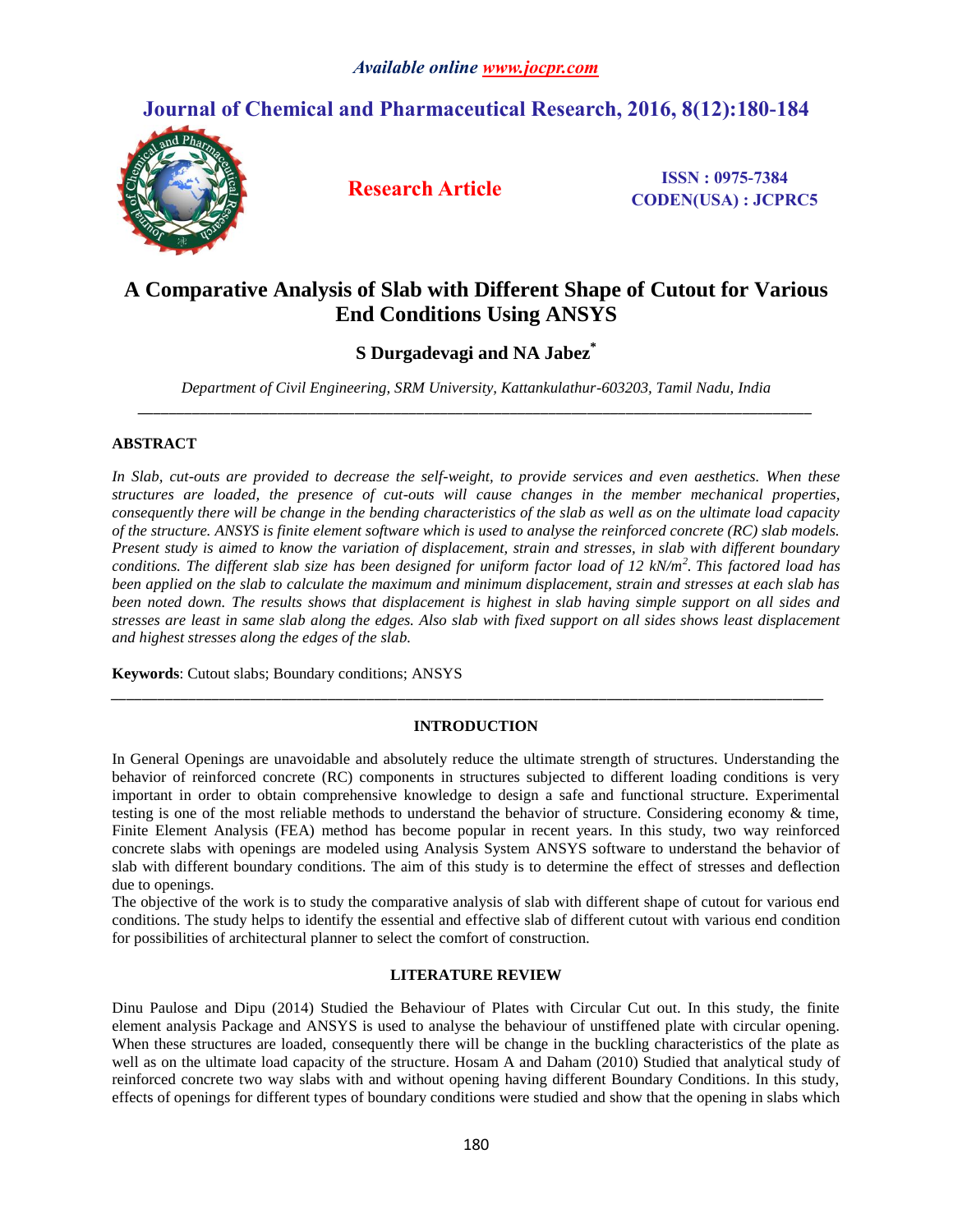having supported on four edges have little effects on slab. Majid Mohammed Ali Kadhim (2013) Studied the strengthening of full Scale RC one way slab with Cut outs. The study is based on behaviour of full scale one-way reinforced concrete slab with cut out and ways of strengthening by using overlay concrete and Carbon Fiber Reinforced Polymer (CFRP) sheet.The nonlinear finite element analysis use to model different CFRP strengthening arrangement of one way slab by using ANSYS. Sheetal Gawas and S.V. Itti (2014) Studied. Two way RC slab using ANSYS with and without central opening. The study is based on the fact that stress and displacement variation depends on boundary conditions of slab. The study shows that displacement is highest in slab having simple support on all sides and stresses are least in same slab along the edges.

From the above literature, it is clear that the behavior, strengthening, stress, strain and deformation variation on different type of slab with various cut-out has been analyzed. The above studies have not represented anything about the effectiveness and essentiality based on the type of slab with different type of opening. Hence in this study the trail has been made to identify the effectiveness and essentiality of type of slab and the opening in it. This study also shows the minimum and maximum values for stress, strain and deformation for different type of slab with various shape of cut-outs. ANSYS workbench image made it easy to identify the behaviour of different types of slab with cut-out.

#### **MATERIALS AND METHODOLOGY**

The rectangular RC slabs with tensile reinforcement have been analyzed using a finite element model in ANSYS. Here, a non-linear analysis is considered throughout the study by assuming that there is a perfect bonding between concrete and steel reinforcement. The Cross sectional dimension considered for the slab is  $2 \text{ m X } 3 \text{ m } \& 3 \text{ m X } 3 \text{ m}$ . The compressive uniaxial stress-strain relationship for the concrete model was obtained using the following equations.

$$
f = \frac{E_c \varepsilon}{1 + \{\varepsilon | \varepsilon_0\} 2}
$$

$$
E_c = \frac{f}{\varepsilon}
$$

$$
\varepsilon_0 = \frac{2f_c'}{E_c}
$$

Where, f = Stress at any Strain,  $\varepsilon$  = Strain at Stress f,  $\varepsilon_0$  = Strain at ultimate compressive strength,  $E_c$  = Concrete Modulus of Elasticity,  $f'_{c}$  = Uniaxial Crushing stress.

The methodology adopted in this study includes four different boundary conditions as follows. Case (i) Slab with fixed support on all four edges, Case (ii) Slab with two adjacent edge discontinuous, Case (iii) Slab with two opposite edge discontinuous, Case (iv) Slab with simply supported on all four edges. The different slab size with openings shown in figure 1 has been designed for uniform factor load of 12 kN/m<sup>2</sup>.



**Figure 1: Different Dimension of slab with various Openings**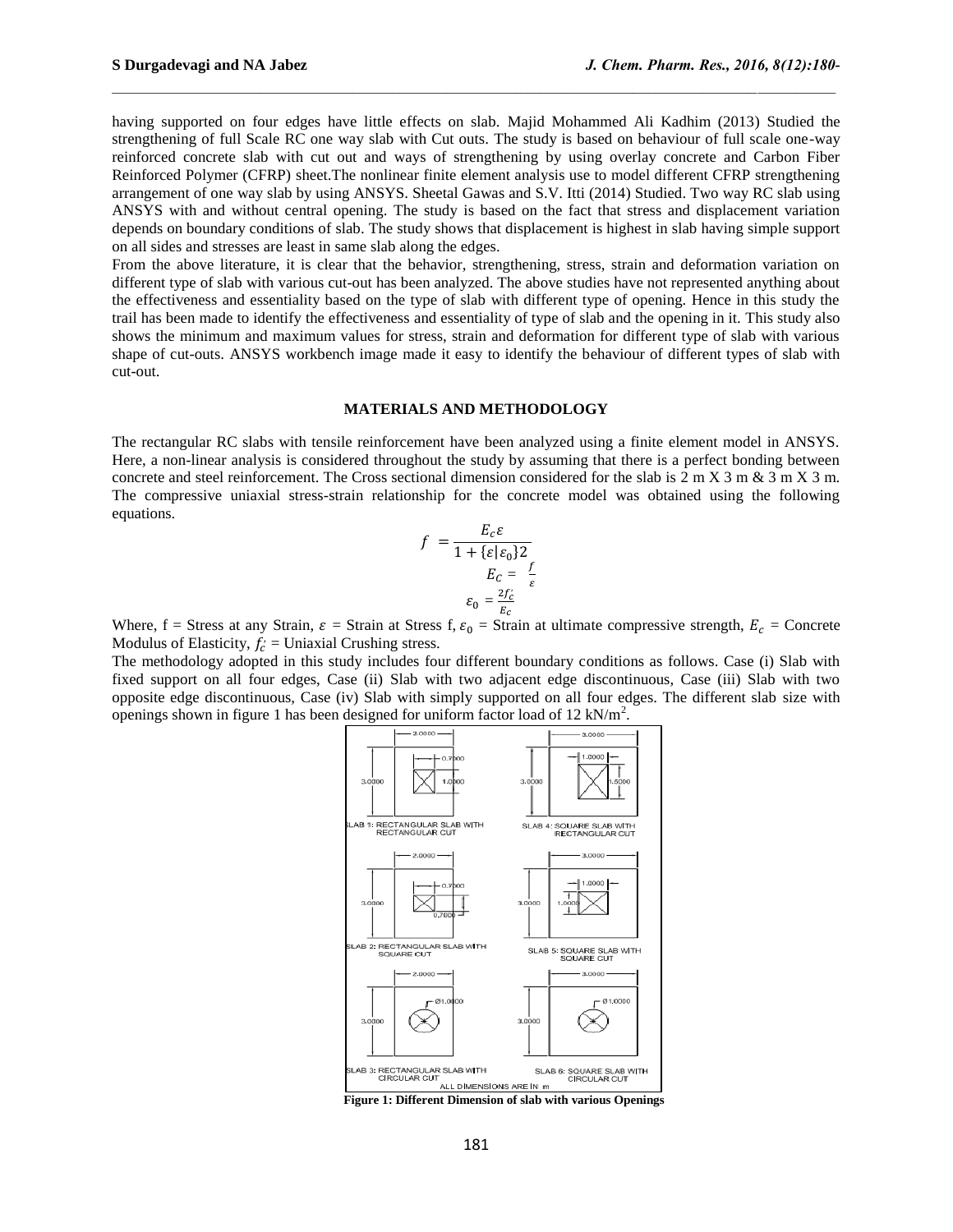This factored load has been applied on the slab to calculate the maximum and minimum values for Stress, Strain and displacement at different type of slab with different boundary condition has been noted down. All slabs were 120 mm thickness. Concrete cover 20 mm is used and reinforcement adopted is 8 mm diameter bar at 250 mm c/c on both sides.

#### **RESULTS AND DISCUSSION**

The results for slabs with four different types of boundary conditions are being analysed and studied. The different slab size has been designed for uniform factor load of  $12kN/m^2$ . This factored load has been applied on the slab to calculate the maximum and minimum values for stress, strain and displacement for all the slab types are shown in Figure 2-7.

**Rectangular slab 1 with rectangular openning**



**Figure 2:** Stress, Strain and Deformation Results for Slab 1



**Figure 3:** Stress, Strain and Deformation Results for Slab 2

**Rectangular slab 3 with circular openning**



**Figure 4:** Stress, Strain and Deformation Results for Slab 3



**Figure 5:** Stress, Strain and Deformation Results for Slab 4

**Square slab 5 with square openning**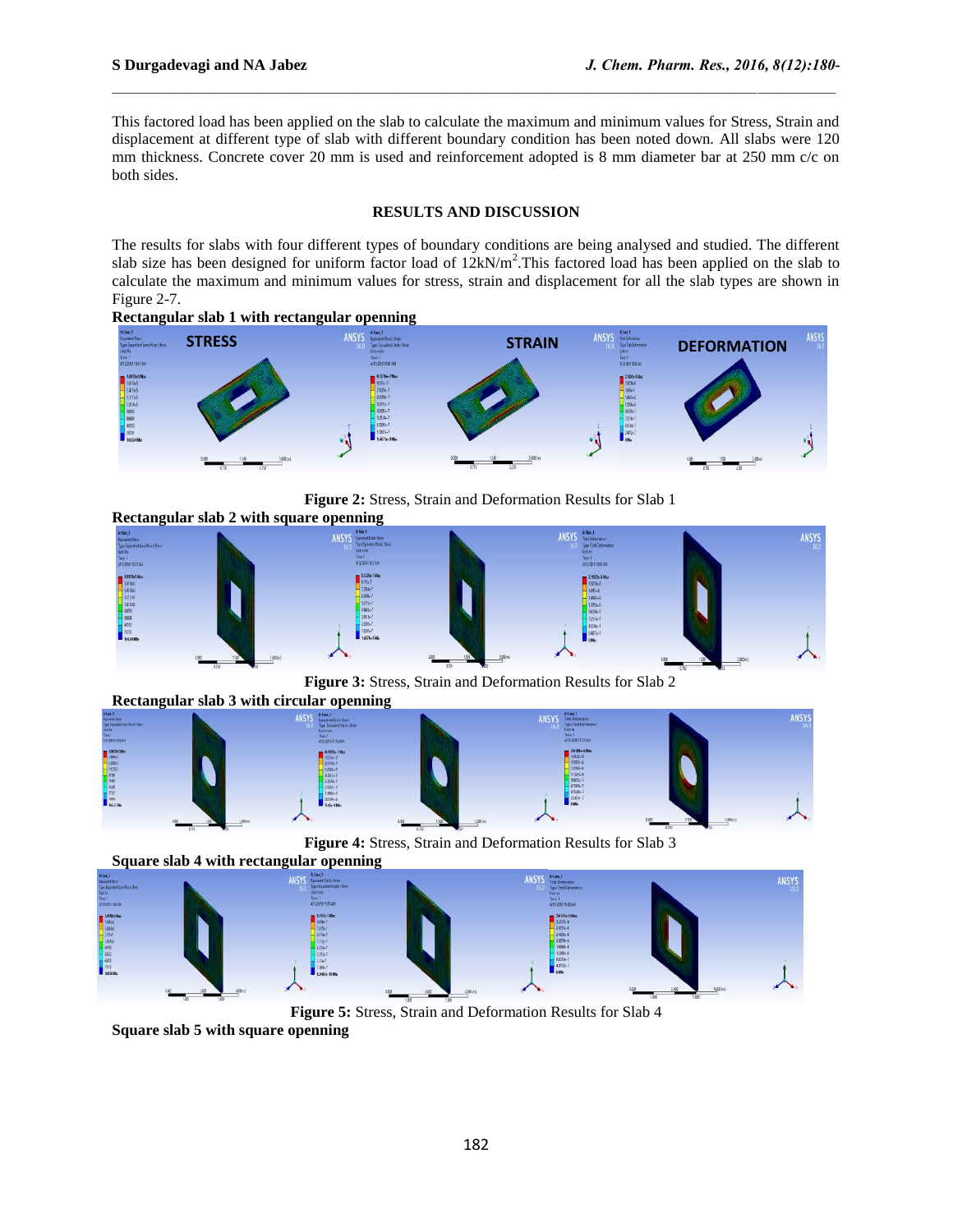

**Figure 6:** Stress, Strain and Deformation Results for Slab 5

**Square slab 6 with circular openning ANSYS** 

**Figure7:** Stress, Strain and Deformation Results for Slab 6

## **Comparative analysis for stresses**

Result of comparison of variation in stresses  $N/m^2$  in different types of slab with opening for various boundary conditions refer table 1.

| <b>DESCRIPTION</b> | <b>CASE 1</b> |               | CASE <sub>2</sub> |               | CASE <sub>3</sub> |               | <b>CASE 4</b> |              |
|--------------------|---------------|---------------|-------------------|---------------|-------------------|---------------|---------------|--------------|
|                    | <b>MIN</b>    | <b>MAX</b>    | <b>MIN</b>        | <b>MAX</b>    | <b>MIN</b>        | <b>MAX</b>    | <b>MIN</b>    | <b>MAX</b>   |
| <b>SLAB1</b>       | 160.94        | $1.82E + 0.5$ | 163.97            | $1.42E + 06$  | 877.18            | $2.79E + 0.5$ | 1069.6        | $2.25E + 07$ |
| SLAB <sub>2</sub>  | 160.94        | $1.82E + 0.5$ | 163.97            | $1.42E + 06$  | 877.18            | $2.79E + 0.5$ | 1069.6        | $2.25E + 07$ |
| SLAB <sub>3</sub>  | 165.37        | 1.68E+05      | 169.79            | $1.37E + 06$  | 996.05            | $2.86E+0.5$   | 1565.2        | $2.30E + 07$ |
| SLAB <sub>4</sub>  | 160.96        | $1.91E + 0.5$ | 111.63            | $1.63E + 06$  | 419.34            | $4.03E + 0.5$ | 789.56        | $2.07E + 07$ |
| SLAB <sub>5</sub>  | 151.36        | $2.03E + 0.5$ | 115.98            | $1.44E + 0.5$ | 536.27            | $3.93E + 0.5$ | 715.5         | $1.96E+07$   |
| SLAB <sub>6</sub>  | 147.59        | $2.06E + 0.5$ | 119.33            | $1.39E + 06$  | 661.54            | $3.90E + 05$  | 713.3         | $1.91E+07$   |

**Table 1: Comparative Statement of Minimum and Maximum Values for Stress**

## **Comparative analysis for strain**

Result of comparison of variation in Strain in different types of slab with opening for various boundary conditions refer table 2.

| <b>DESCRIPTION</b> | <b>CASE 1</b> |          | <b>CASE 2</b> |            | CASE <sub>3</sub> |              | <b>CASE 4</b> |            |
|--------------------|---------------|----------|---------------|------------|-------------------|--------------|---------------|------------|
|                    | MIN           | MAX      | <b>MIN</b>    | MAX        | <b>MIN</b>        | MAX          | <b>MIN</b>    | <b>MAX</b> |
| <b>SLAB1</b>       | .41E-09       | 9.13E-07 | 1.18E-09      | 8.00E-06   | 8.05E-09          | 1.39E-06     | $2.14E + 07$  | 0.0001125  |
| SLAB <sub>2</sub>  | .41E-09       | 9.13E-07 | 1.18E-09      | 8.00E-06   | 8.05E-09          | 1.39E-06     | $2.14E + 07$  | 0.0001125  |
| SLAB <sub>3</sub>  | .45E-09       | 8.45E-07 | 1.19E-09      | 6.90E-06   | 2.20E-08          | 1.43E-06     | 2.50E-07      | 0.0001151  |
| <b>SLAB4</b>       | 8.05E-10      | 9.56E-07 | 7.86E-10      | 8.79E-06   | 4.07E-09          | $2.02E - 06$ | 4.02E-09      | 0.0001034  |
| SLAB <sub>5</sub>  | 7.57E-10      | 1.07E-06 | 9.55E-10      | $7.22E-06$ | 4.15E-09          | 1.97E-06     | 3.69E-09      | 9.82E-05   |
| SLAB <sub>6</sub>  | 7.38E-10      | 1.03E-06 | 1.01E-06      | 7.38E-06   | 5.72E-09          | 1.95E-06     | 1.19E-08      | 9.56E-05   |

**Table 2: Comparative statement of minimum and maximum values for strain**